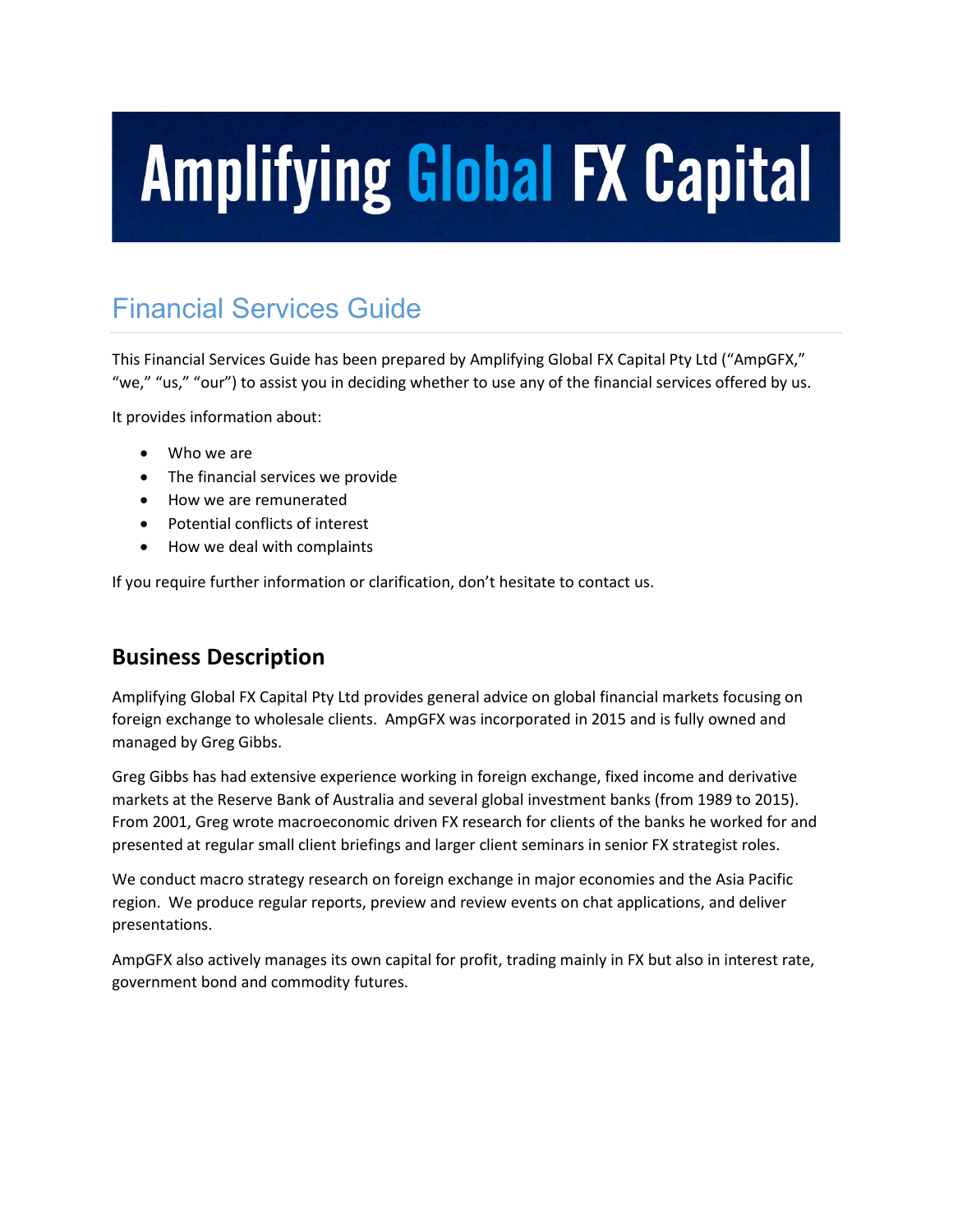#### **Financial Services License**

Our financial services are provided by our company, Amplifying Global FX Capital Pty Ltd, incorporated in Australia. Company details:

- ACN: 605 249 134
- ABN: 81 605 249 134
- Registration date: 13 April 2015
- Registered Office Address: 699 Captains Flat Road, Carwoola NSW 2620
- Regulator: Australian Securities & Investment Commission (ASIC)

Our Company, Amplifying Global FX Capital Pty Ltd (ABN: 81 605 249 134) is licensed as an Australian Financial Services Licensee (AFSL) pursuant to section 913B of the *Corporations Act 2001*.

This license authorises AmpGFX to carry on a financial services business to:

- (a) provide general financial product advice only, for the following classes of financial products: (i) deposit and payment products limited to:
	- (A) basic deposit products;
	- (B) deposit products other than basic deposit products;
	- (ii) derivatives;
	- (iii) foreign exchange contracts; and
	- (iv) debentures, stocks or bonds issued or proposed to be issued by a government; and
- (b) deal in a financial product by:

(i) issuing, applying for, acquiring, varying or disposing of a financial product in respect of the following classes of financial products:

- (A) derivatives; and
- (ii) applying for, acquiring, varying or disposing of a financial product on behalf of another person in respect of the following classes of products:
	- (A) derivatives; and
	- (B) foreign exchange contracts;

to wholesale clients.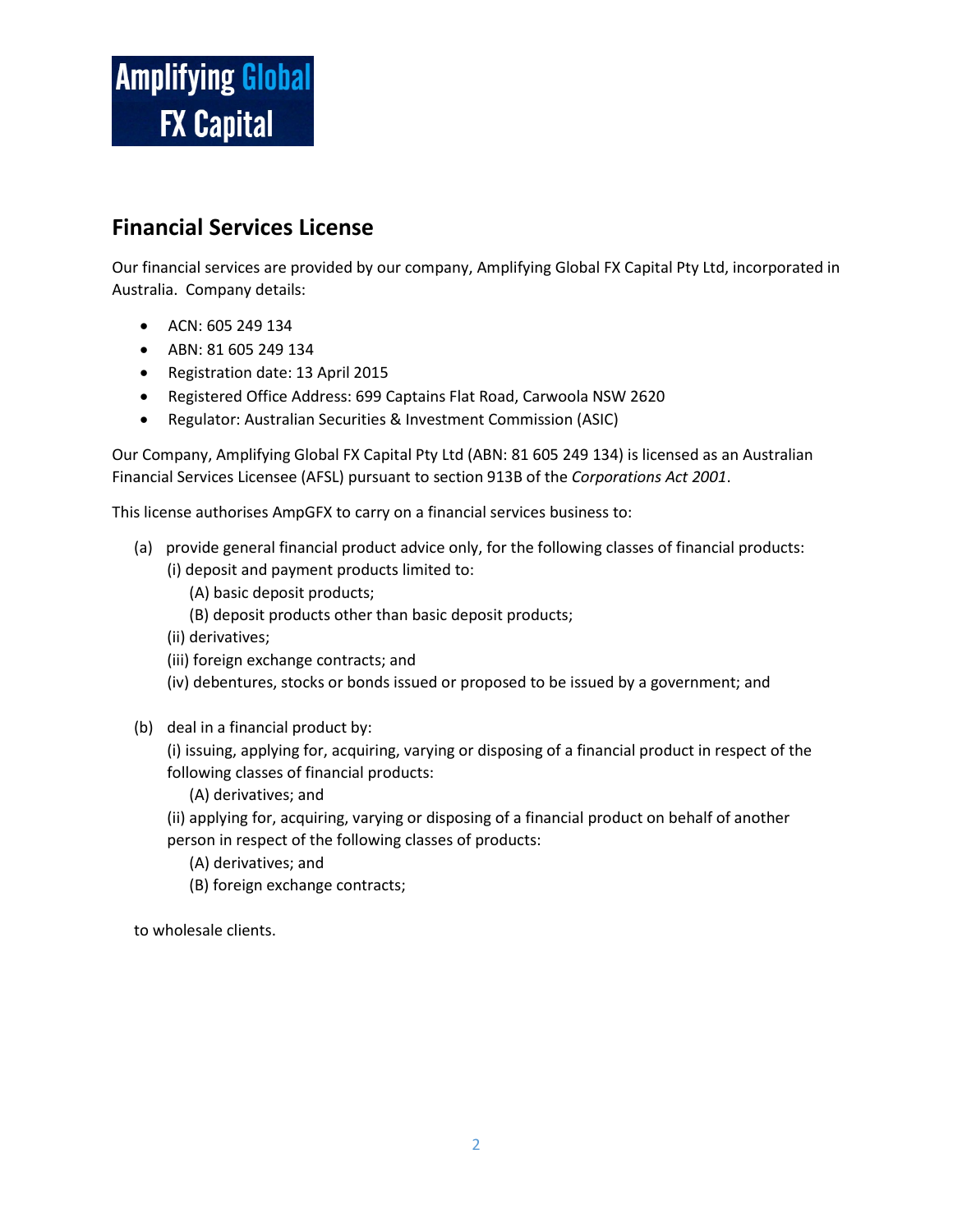#### **Our Office Structure and Operations**

Australia office:

699 Captains Flat Rd Carwoola, NSW 2620 Phone number: +61 417 269 464

USA Office:

342 West Douglas Rd Fort Collins, Colorado 80524 Phone number: +1 970 409 2877

Greg Gibbs is the owner, founder and director of our company. He is the sole author of the research reports provided by our company and the portfolio manager of our capital.

Robert Gibbs is a director of the company. He is a business manager.

#### **Our Financial Services**

We produce a report on global financial markets emphasising foreign exchange for major economies and the Asia Pacific region two to three times per week. These draw on the analysis of Greg Gibbs and inform the capital management he undertakes on behalf of our company. These reports provide only general advice and do not constitute personal investment advice (please see our "important notice on general advice" below).

These reports are provided only to our wholesale customers and are only intended for wholesale clients.

We engage in online chat groups with our wholesale customers to preview and review how events may affect financial markets.

We are available to produce ad-hoc reports and presentations for wholesale customers to help them manage foreign exchange risk.

#### **Important Notice on General Advice**

The information and general advice we provide or which is provided on our behalf, including in our written reports, or any information on our website, does not constitute personal investment advice. It has been prepared without taking into account your particular objectives, financial situation or needs.

Trading in foreign exchange, financial securities and derivatives can involve substantial risk. You should, before acting upon any of the information or advice provided by us, consider the appropriateness of the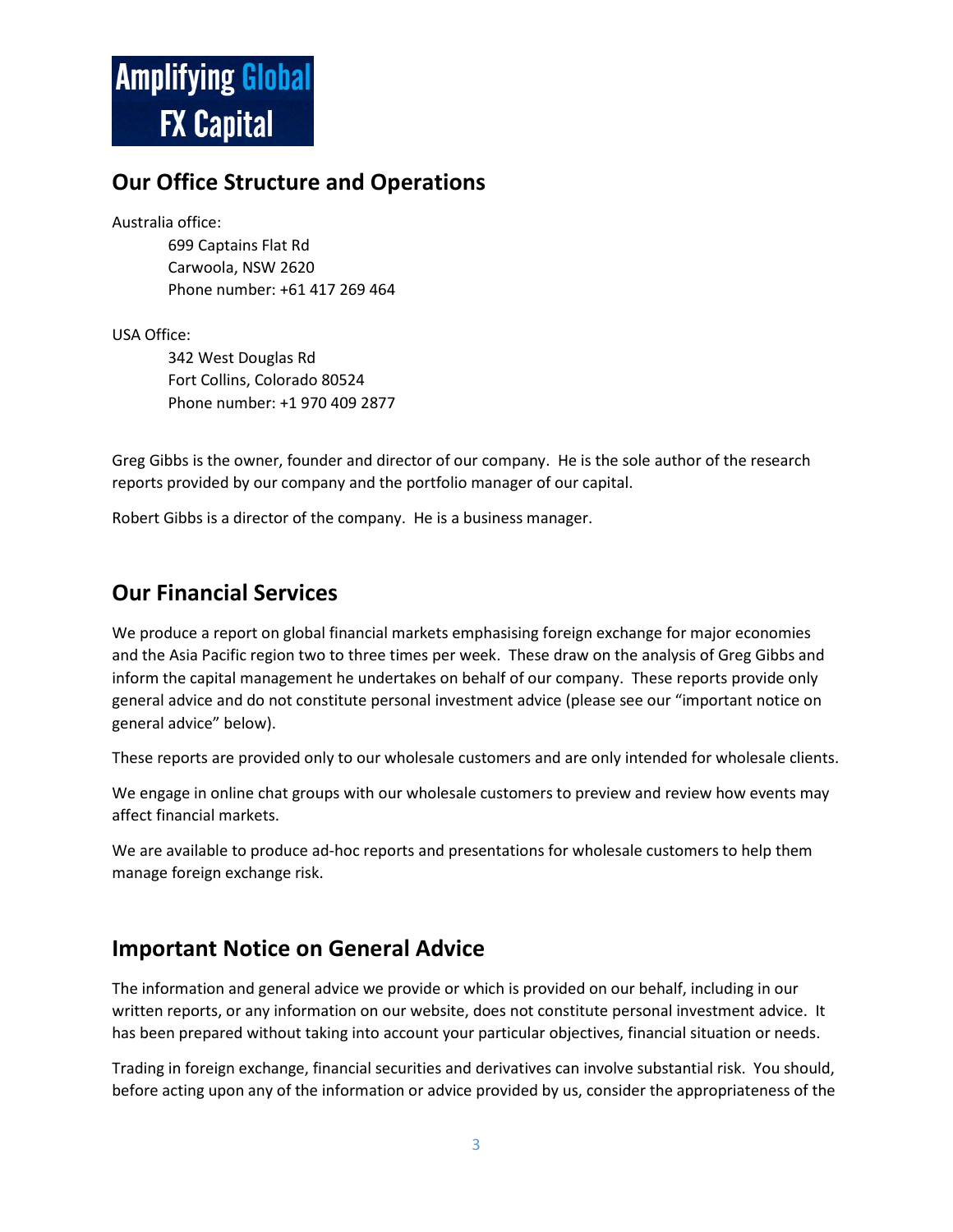advice in light of your own objectives, financial situation or needs. You should consult your personal financial adviser before making any investment decision. If you do not have a personal financial adviser, you should contact a financial adviser or stockbroker who is licensed to provide you with personal financial product advice. Your financial adviser will provide you with a Statement of Advice (SoA).

If you are seeking to acquire a specific financial product or security, you should obtain a copy of and consider the Product Disclosure Statement ("PDS") or Prospectus for that product before making any decision.

#### **How Does AmpGFX Earn Revenue**

We are paid on a contract basis per month to provide a stream of reports at a rate of around two to three per week and provide commentary and feedback over online chat applications.

We are paid on a contract basis to produce ad-hoc reports and presentations.

Our company also trades its capital intending to make profits.

Greg Gibbs is the sole equity owner of AmpGFX, founder, and is also the sole financial analyst and portfolio manager. He does not receive a salary and is remunerated by a share of profits. Other employees receive a salary.

#### **Managing Conflicts of Interest**

AmpGFX is 100% owned by our representatives. All representatives are required to serve the best interests of our customers without consideration of any commercial or personal interests.

We require all authors of reports distributed by our company to only express views that accurately reflect the authors' personal opinions about the currencies and other financial securities and derivatives referenced and any other subject matter discussed.

We require all authors to conduct substantial analysis and use reputable sources of information and data. The sources must not be non-public.

We require all authors not to take any payment or be commissioned to write a report where we are asked to come to a specific conclusion.

The authors of our reports are actively trading for their own benefit. We require the opinions expressed in their reports to be consistent with their trading strategy. This does not mean that opinions expressed must always suggest that an existing open trade is projected to be profitable. Opinions may express a range of constantly changing risks, and pre-existing trading strategies may have been established under previous conditions that have changed.